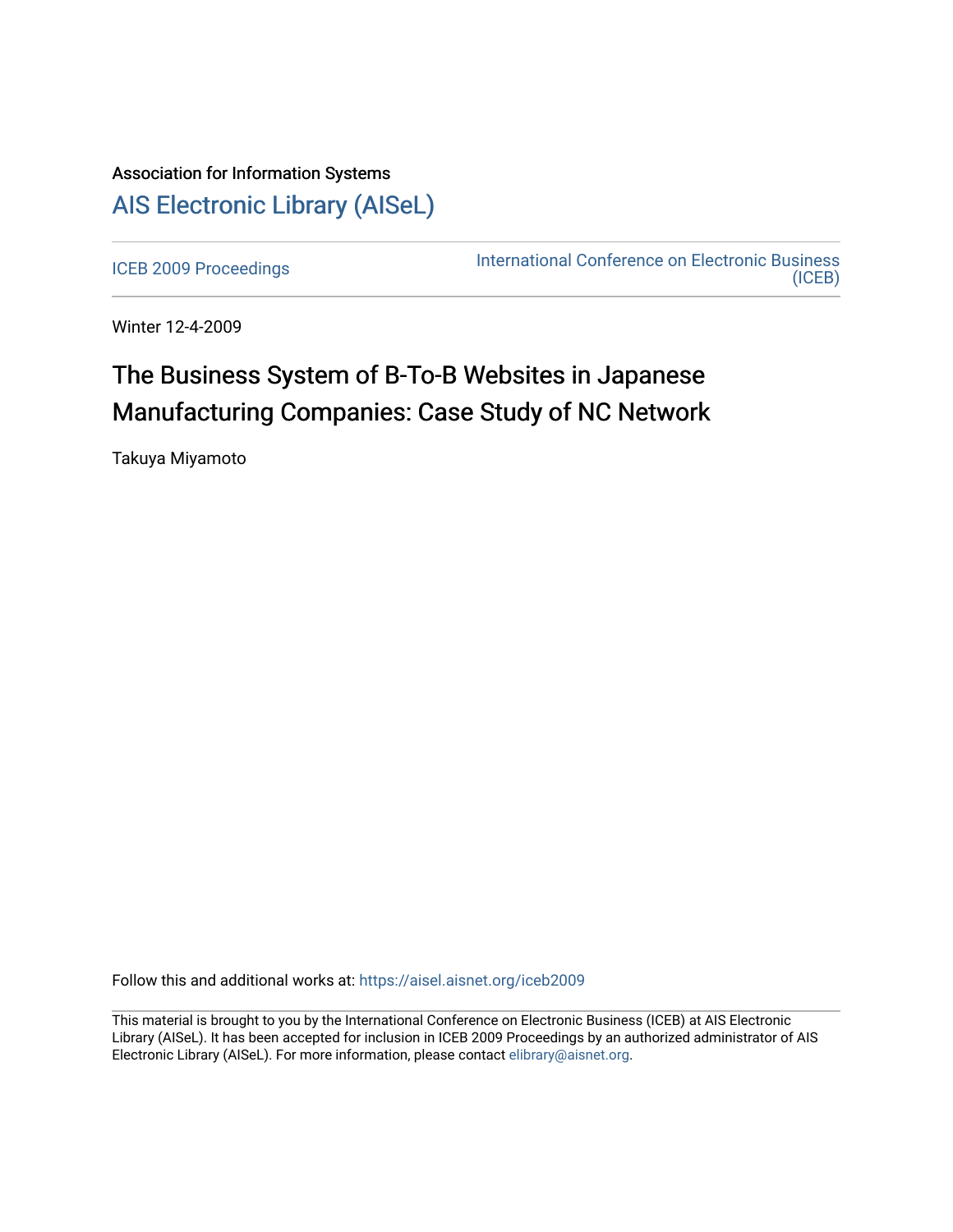### **THE BUSINESS SYSTEM OF B-TO-B WEBSITES IN JAPANESE MANUFACTURING COMPANIES: CASE STUDY OF NC NETWORK**

Takuya Miyamoto Faculty of Commerce at Kurume University miyamoto0808@gmail.com

**Abstract** 

This paper focuses on the business system of NC Network, the most successful electronic B-to-B market for the Japanese manufacturing industry.

NC Network provides services such as a search engine based on production technology, a bulletin board that fosters reciprocity, and an infrastructure that highlights unique production technologies to foster adequate competition and to reduce opportunistic behavior. In contrast to unsuccessful electronic markets, NC Network promotes matching, facilitates exchange, and provides solid infrastructure. This demonstrates why a successful electronic market should contain adequate economic and social institutions.

This paper elucidates the business system of a successful electronic market that serves the Japanese manufacturing industry.

Keywords: B-to-B websites, Business System, SME, NC Network

#### **Introduction**

Today, electronic markets play an important role in business. Although, many B-to-C websites such as "Amazon.com" have become very successful, B-to-B websites are not so successful, particularly in Japan. Around the end of the 1990s, many B-to-B websites such as O-net were founded in Japan. Gradually, however, these websites disappeared, except for NC network. In a sharp contrast to B-to-B websites' failure, B-to-C websites such as Rakuten Inc. remain successful.

Japanese manufacturing industries involve a peculiar institution known as "Keiretsu," which means a long-term contract between a parent company and suppliers that are small and medium-sized enterprises (SMEs). Recently, however, the closed type of B-to-B transaction based on Keiretsu has been confronted with change. The Keiretsu system is getting weaker, and an SME is now able to transact freely and openly with many companies other than its Keiretsu parent. In line with this economic tendency, B-to-B websites have emerged as a tool that promotes an open type of transaction.

Nevertheless, NC Network is the only B-to-B

website that is successful. Therefore, this paper attempts to generalize the successful business system for a B-to-B website by shedding light on the case of NC Network.

#### **Transaction Costs and E-Market**

Malone et al. [1] predicted a transition from traditional commerce institutions to electronic markets due to reduction in transaction costs. Malone et al. [2] also asserted that as transaction costs fall, market activities increase.

Therefore, electronic markets should naturally replace Keiretsu. The reason is that electronic markets easily provide companies with opportunities to transact beyond the walls of their Keiretsu. Many companies can thereby obtain the benefit of an open market, which consequently promotes the superior matching of companies.

The Keiretsu system's advantage is that the long-term relationship between a parent company and its suppliers develops trust and eliminates the need to search for a new partner, which is a form of transaction cost. However, the disadvantage of Keiretsu promotes collusion and complacency because a supplier is not able to transact with other companies openly in order to find a superior fit. Although Keiretsu has this disadvantage, both the parent company and its suppliers gravitate toward the advantage and hesitate to break the system. Before the advent of the internet, a transition to the open market would inevitably entail a high transaction cost, as known in traditional market economics.

Lee and Clark [3] pointed out that electronic markets lead to the reduction of transaction costs. This is because electronic markets bring companies together with low searching costs, and one would expect subcontractor companies to make full use of electronic markets instead of Keiretsu.

#### **Institutions for E-Markets**

According to some economic theorists, the market itself cannot achieve anything without institutions. Macmillan [4] asserted that in order to facilitate transactions, markets should have adequate institutions. Entrepreneurs cannot make proper deals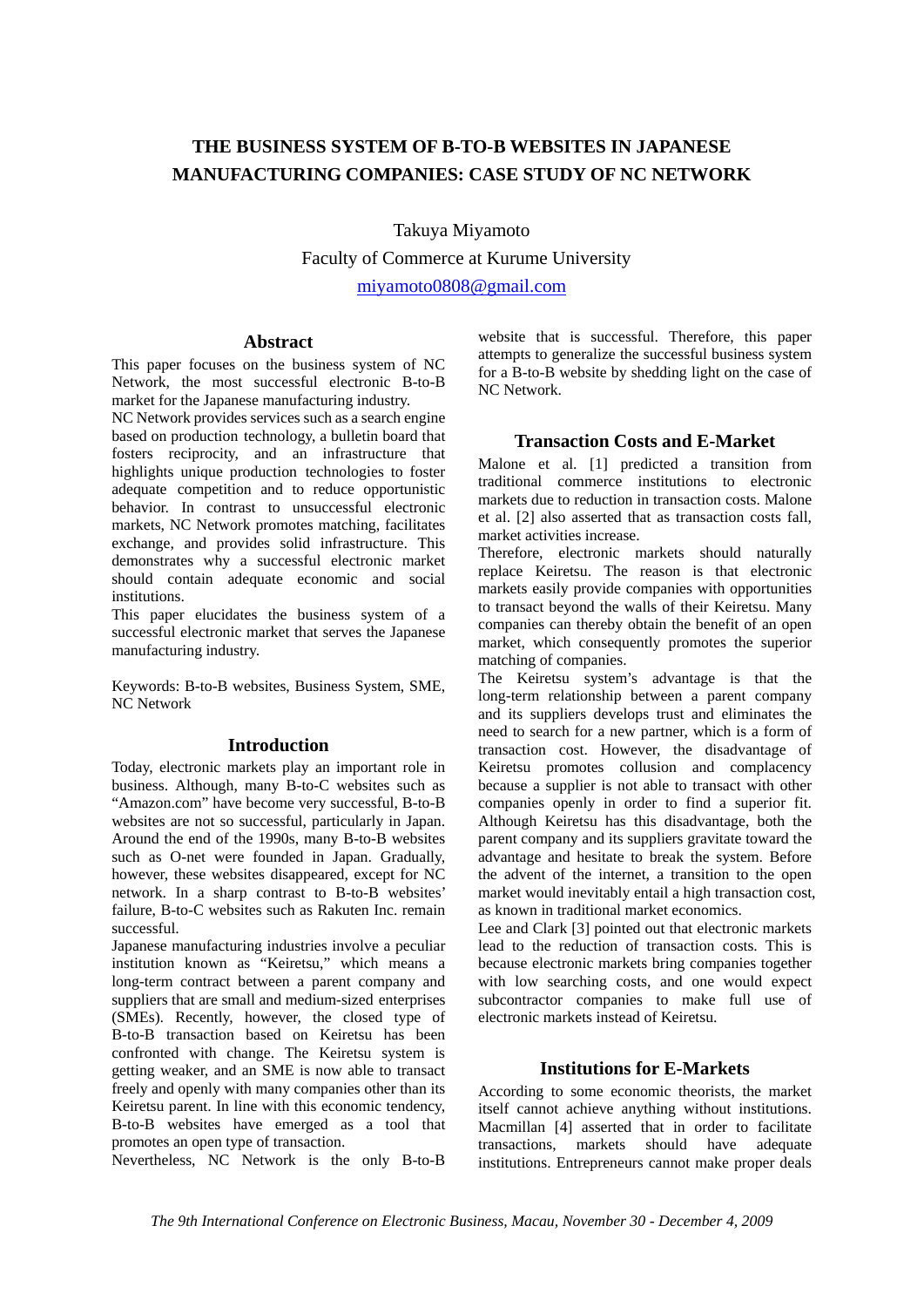and gain market benefits unless adequate institutions such as regulations are established.

In addition, Putnam [5] raised points about the inherent flaws of information technology. First, people can enter and exit cyberspace so easily that many of them do not develop a reciprocal relationship which leads to exchange. Second, people are confronted with a flood of information in cyberspace, and so they cannot efficiently find the right information. Lacking an institution which facilitates the access of heterogeneous information sources, people tend to rely on the familiarity of homogeneous information sources. This cocoon-like phenomenon weakens the potential of electronic markets. Third, cyberspace is open to free riders. Putnam regards the lack of reciprocal relationship as the most important. His conclusion notes the importance of social capital in electronic markets. Therefore, in order to cultivate social capital, institutions are needed.

Macmillan [4] primarily refers to economic aspects, while Putnam [5] focuses on social aspects. However, both writers agree on the importance of institutions. Therefore, in order to promote website business (both B-to-B and B-to-C), electronic markets should be equipped with a business system which contains adequate economic and social institutions.

According to Whitley [6], a "business system" is something that includes effective forms of business organization and their interdependence with key institutions. In this context, the term "institution" refers to economic and social aspects, such as market mechanism and culture. This paper calls attention to the fact that a business system for electronic markets has a huge effect on registered companies' management operations. Especially in regard to B-to-B, coping with an electronic market service's business system, requires a registered company to adapt its strategy and management. For example, if an electronic market uses a business system that leads registered companies to compete according to the criterion of price, those companies would thereby be encouraged to cut costs in order to participate adequately in this particular electronic market's environment, namely a price war. On the other hand, if an electronic market's business system leads registered companies to compete according to the criterion of high technology (i.e., technological innovation), those companies should improve their use of technology and develop creative applications. Traditional assumptions about business systems are not adequate for B-to-B electronic markets.

In this paper, I explore the reciprocal relationship between an electronic market service company and its registered companies, from the viewpoint of the business system. Before analyzing the business systems of B-to-B websites, it is necessary to review and refine the analytical framework.

#### **Analytical Framework**

Thus far, I have described how electronic markets provide an opportunity for open transaction beyond the walls of Keiretsu. In addition, I have explained that an e-market needs a business system that contains adequate economic and social institutions.

Bakos [7] elaborated a framework that is nearly in agreement with my paper's topic. He asserted that e-markets have three main functions: match buyers with sellers; facilitate the exchange of information, goods, services, and payments associated with transactions; and provide an institutional infrastructure, such as a legal and regulatory framework. However, Bakos only paid attention to economic institutions, not social institutions. Therefore, my paper modifies his analytical framework as follows.

1. Promote Matching: an electronic market should be equipped with a user-friendly search engine.

2. Facilitate an Exchange: an electronic market should facilitate the exchange of goods and information among its registered companies.

3. Provide Infrastructure: an electronic market should have regulations to discourage free riders.

Employing this framework, this paper analyzes the business system of electronic markets that contain economic and social institutions.

This paper adopts the case study as its research methodology. According to Yin [8], the case study is the most appropriate method for determining the causal relationship between success factors and effects when contrasting successful and failed research subjects (i.e., websites).

#### **Analysis**

NC Network was founded in 1998 by Mr. Uchihara, who was the executive director of an SME. Consequently, he was very familiar with Japanese manufacturing and the position of SMEs in the industry. He founded an electronic market for SMEs that were then serving as subcontractors for large manufacturing companies (parent companies) under the Keiretsu system. This electronic transaction organizer, NC Network, responded to the initiative of suppliers. The number of its registered companies increased steadily and it became Japan's largest coordination website for electronic transactions, with more than 13,000 registered companies. NC Network strongly emphasized collaboration among suppliers beyond the walls of Keiretsu and even strived to encourage deals far beyond the hierarchy of makers (parent companies), primary suppliers, and secondary suppliers. The specific services it provided to realize this ideal is shown in Table 1.

In this e-market, both large manufacturing companies and SMEs benefit. For example, using NC Network,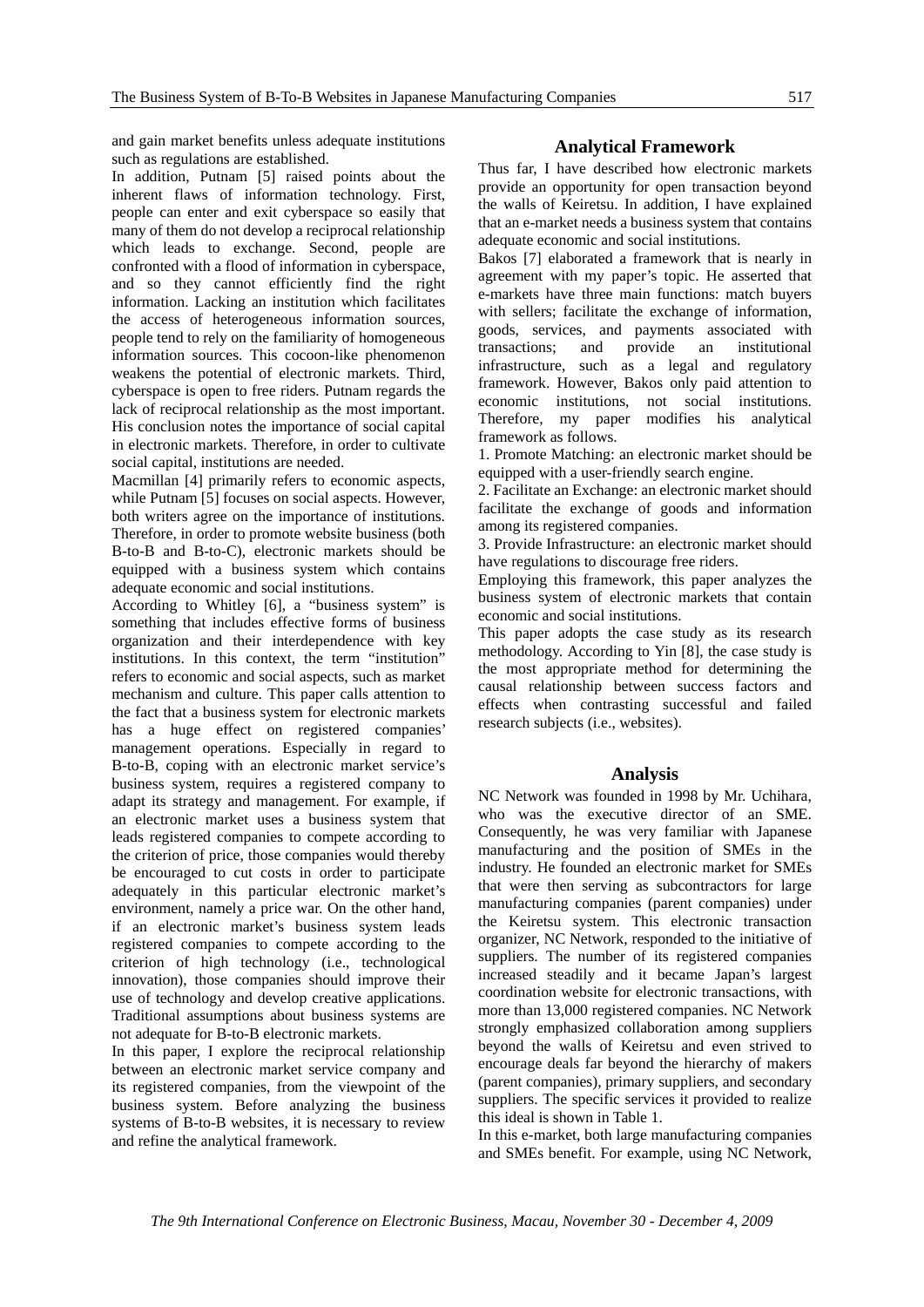a large automobile company was able to develop and manufacture a biped walking robot. In addition, a small company received many orders from various industries beyond the walls of its Keiretsu parent company's business sector.

NC Network launched a number of services. First, it enables suppliers to search for specified techniques possessed by vendors in various sectors. The search engine, EMIDAS, accesses more than 13,000 registered vendors. The suppliers can narrow their search from general classifications (such as mold designing, machine manufacturing, and metal casting), down to more precise classifications (such as metal cast designing and industrial equipment), and eventually down to a specific trade such as press cast designing. The users can enter specific requirements and be directed to the websites of suppliers who meet those requirements (see Figure 1). The results from the search engine are presented in a sequence based on the excellence of technology and an ongoing record of previous orders (user feedback). For example, if I search micro-machining, more than 100 vendors are hit on the search result. However, the sequence of these vendors is based on the criteria of excellence of technology and a record of previous orders. Therefore the registered companies with excellent technology and high reputation will be shown at the top of search results while the ones with low technology and bad reputation will seldom attract attentions.

NC Network also launched a service called the Excellent and Unique Technology Pick Up. This service aims to boost orders for high value-added products by introducing vendors' unique techniques to manufacturers and suppliers in diverse industrial sectors, thereby enabling manufacturers and suppliers to make their own evaluations. For example, some suppliers describe manufacturing operations with extremely tight deadlines while others promote their own micro-machining of aluminum materials. What is important about these actions is that the suppliers do not intend to engage into sales battles; they simply provide their technical information and then wait for high value-added orders to come to them.

In addition, NC Network provides a service called Forest of Technology, which is a bulletin board on which any registered member can ask for technical advice from suppliers throughout their entire types of industry. When suppliers handle orders from various industries, they may have trouble due to differences among the industries. For example, if a supplier dealing with mobile phones receives an order from an automobile company, it will probably have to struggle to make components appropriate to the design of the automobile that are larger than the usual components of its mobile phone. These differences across the boundaries of industries are a serious hurdle for small companies when transacting

with diverse companies. Therefore, the Forest of Technology enables the suppliers to cope by discussing these differences. Further, this bulletin board sometimes leads to new transactions as a result of someone providing technical advice. For example, when a medical equipment company asked for advice about precision machines, a supplier provided information. Through this consulting, the two parties were able to establish trust and consequently they began to transact with each other.

| <b>EMIDAS</b> | This is not a mediator of components                 |
|---------------|------------------------------------------------------|
|               | or devices, but a search engine of                   |
|               | 13,000 registered<br>more than                       |
|               | suppliers as potential partners for                  |
|               | processing classification. We can                    |
|               | search for potential partners based                  |
|               | on set conditions ranging from large                 |
|               | <i>classifications</i><br>small<br>$\overline{a}$ to |
|               | classifications. Search<br>results                   |
|               | showed homepages of suppliers that                   |
|               | meet conditions we set. So we can                    |
|               | not only search for components or                    |
|               | devices, but also new technical                      |
|               | partners.                                            |
| Excellent     | This is a service that introduces                    |
| and Unique    | suppliers' skillful or<br>unique                     |
| Technology    | technologies accompanied<br>by                       |
| Pick Up       | pictures and letters. We can also                    |
|               | search for technology by keywords.                   |
|               | This service helps suppliers disclose                |
|               | their skillful or unique technologies                |
|               | to draw many orders.                                 |
| Forest of     | This is the bulletin board on which                  |
| Technology    | every registered member can ask for                  |
|               | technical advice from various                        |
|               | suppliers of various industry. Some                  |
|               | queries that are answered on the                     |
|               | bulletin board help in solving the                   |
|               | technical problem.                                   |

<Table 1 NC Network Services>

#### From Matsushima et al. [9]

#### <Figure 1 EMIDAS>

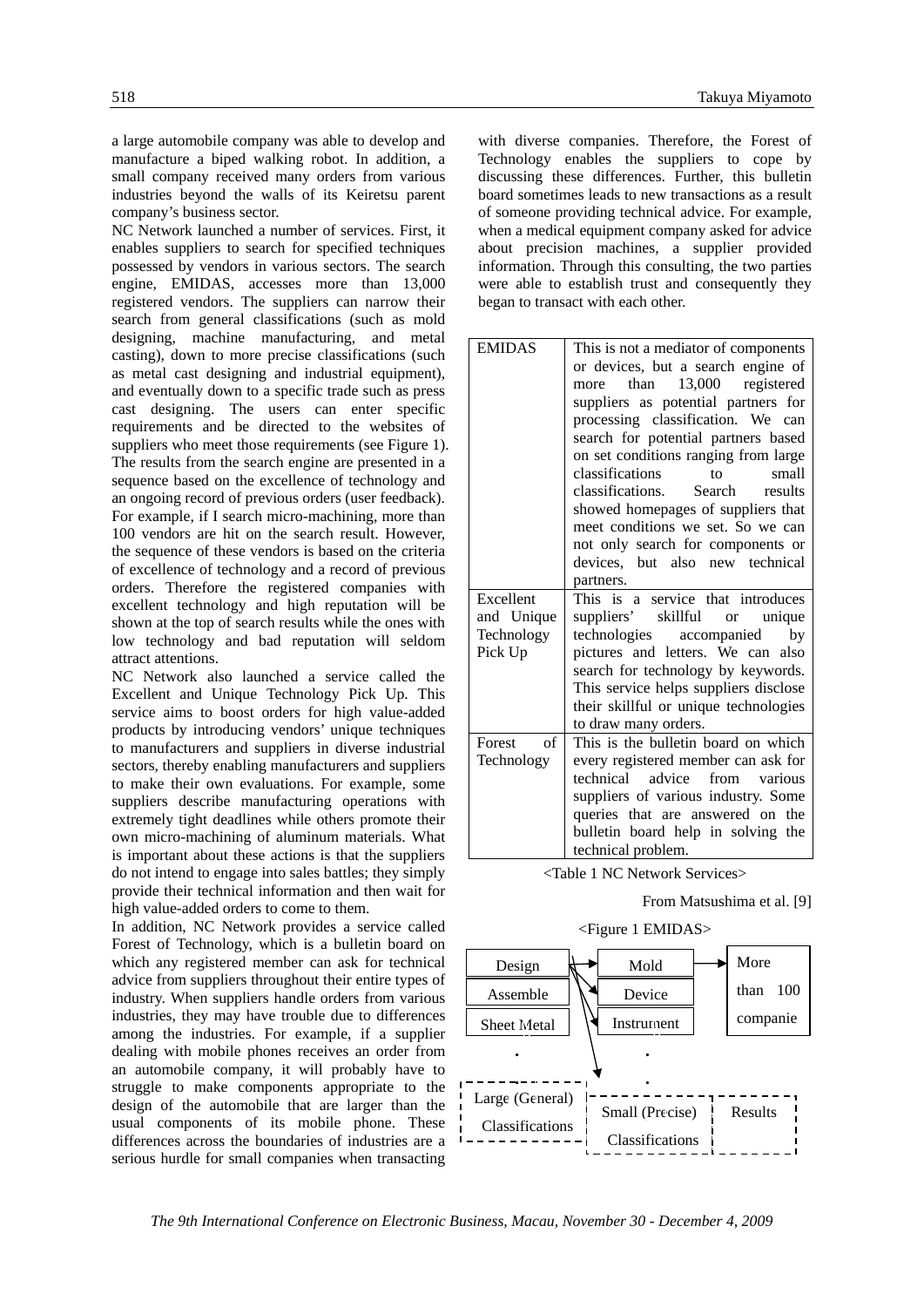#### **Discussion**

The first advantage of the NC Network business system is its search engine. Instead of being based on the criterion of product, it provides results based on the processing technology. Due to this criterion, a user company can find any registered company because the search crosses various industries. Therefore, an automobile component company was able to develop a low-cost clutch by ordering some components from a home electronics company. The other electronic markets, which were unsuccessful, had their search engines based on the criterion of the end product. In fact, most of the registered companies are subcontractors who have been tied to a single industry, so they have never manufactured components for another industry. However, some of these subcontractors have the skill and ability to manufacture diverse components. A search engine based on the criterion of the product cannot discover such companies because they will not appear as search hits for products that they have never made before. NC Network succeeded because it has an adequate search engine.

The second advantage of NC Network is its service for exchanging goods and information among its registered companies. Although it does not actually involve goods exchange, its service leads to goods exchange, and the NC Network does facilitate the exchange of information among its registered companies. Through its Excellent and Unique Technology Pick Up service, registered companies can be made aware about cutting edge processing technology. Then, they can know about their competitors and decide on actions for the future. Therefore, the registered companies compete with each other based on their unique technologies. For example, when a company showed a few microns processing technology on Excellent and Unique Technology Pick Up service, another company tried to develop smaller processing technology. Then registered companies compete based on excellent and unique processing technology. Further using the Forest of Technology, registered companies can obtain technical knowledge relevant to various industries. This bulletin board promotes reciprocal relationship among registered companies as social institution.

The third advantage of NC Network is its transaction infrastructure. EMIDAS shows search results based on the criteria of excellence of technology and a record of previous orders. Users of the search engine can thereby avoid low technical or free rider companies because they will not appear as search hit. The Excellent and Unique Technology Pick Up service also helps screen results because it introduces only technical excellent companies. Together, these two services function as a kind of economic

institution that can be substituted for legalistic regulations. The fundamental principle is that registered companies must compete on the basis of high quality and unique processing technology if they want to use the e-market to boost their high value-added orders. In order to boost high value-added orders, NC Network excludes bad-reputation companies from search engine. If searchers transact low technical or free rider companies via NC Network, they will never order high value-added orders next time. In addition, the Forest of Technology enables suppliers to cope with technical difficulties when expanding their business into diverse industries. This aspect of mutual assistance is also important for the infrastructure of an electronic market.

Bakos [10] asserted that electronic markets enable buyers to benefit from low searching cost (a kind of transaction cost), but sellers are confronted with price wars. Therefore, most electronic markets in Japan were unsuccessful, because SMEs were reluctant to join. However, the business system of NC Network avoids price wars and facilitates competition on the bases of high quality and unique processing technology, which leads to high value-added orders, thereby benefiting skillful SMEs and attracting them to join. This paper sheds light on electronic markets as a resource for the recombination of networks [11], which manifests as transactions beyond walls of Keiretsu.

#### **Conclusion**

Unless adequate economic and social institutions are shaped by e-market founder and registered companies, no one can gain market benefits in the electronic market. Therefore this paper focuses on three functions of the business system in a successful electronic market (NC Network).

NC Network promotes matching by providing an adequate search engine. The search criterion is not based on the product but on the processing technology.

NC Network aggressively promotes information exchange about unique techniques among its registered companies. Through the bulletin board, registered companies can obtain technical information about various industries and friendly advice.

In addition, NC Network provides the necessary infrastructure for open transactions. By utilizing the increased competitiveness brought about by high technology in its registered companies, NC Network screens technical companies and prevents the opportunistic behavior of free riders.

NC Network has constructed a successful business system, which contains economic institutions to reduce opportunistic behavior, and also social